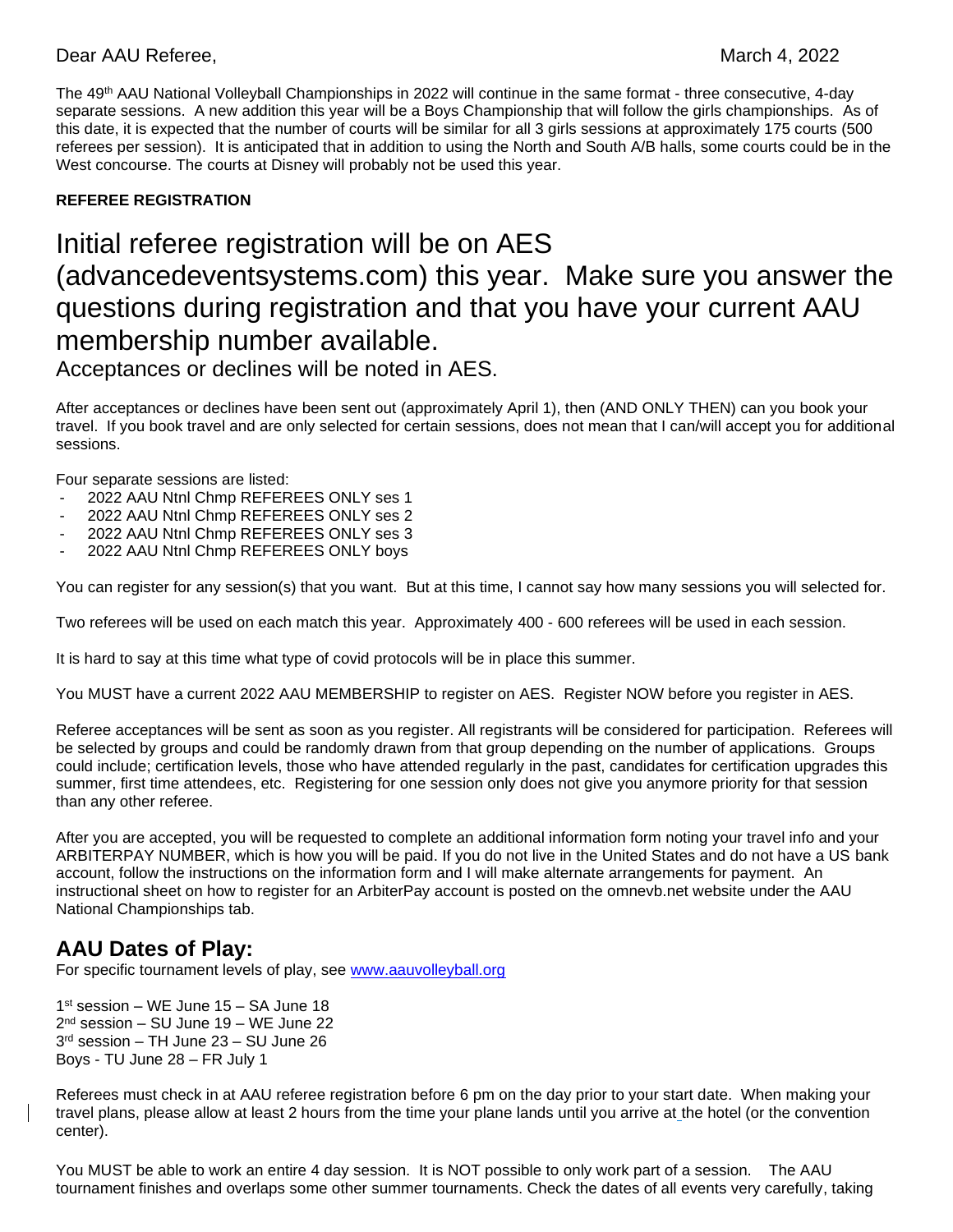into consideration travel times and pre-tournament meetings before you register to work and make your travel plans. Keep in mind my need to cover all finals, etc., which means you should NOT make travel arrangements to leave Orlando before 5 pm on the final day.

This calendar is posted on my website.

| 12                                                                | 13                                                                               | 14                                         | 15                                         | 16                                                                            | 17                                                                            | 18                                                                    |
|-------------------------------------------------------------------|----------------------------------------------------------------------------------|--------------------------------------------|--------------------------------------------|-------------------------------------------------------------------------------|-------------------------------------------------------------------------------|-----------------------------------------------------------------------|
| <b>JUNE</b>                                                       |                                                                                  |                                            | AAU (10-14,<br>180,18P)                    | AAU (10-14,<br>180,18P)                                                       | AAU (10-14,<br>180,18P)                                                       | AAU (10-14,<br>180,18P)                                               |
| 19                                                                | 20                                                                               | 21                                         | 22                                         | 23                                                                            | 24                                                                            | 25                                                                    |
| AAU (15, hi 17)<br>VB Festival (12-14)                            | AAU (15, hi 17)<br>VB Festival (12-<br>14)                                       | AAU (15, hi 17)<br>VB Festival (12-<br>14) | AAU (15, hi 17)<br>VB Festival (12-<br>14) | AAU 16, low<br>17, low 18)<br><b>VB</b> Festival<br>$(14-18)$<br>GJNC (11-13) | AAU 16, low<br>17, low 18)<br><b>VB</b> Festival<br>$(14-18)$<br>GJNC (11-13) | AAU 16, low<br>17, low 18)<br>VB Festival (14-<br>18)<br>GJNC (11-13) |
| 26                                                                | 27                                                                               | 28                                         | 29                                         | 30                                                                            | July 1                                                                        | July 2                                                                |
| AAU 16, low 17,<br>low 18)<br>VB Festival (14-18)<br>GJNC (11-13) | GJNC (14-15)                                                                     | <b>AAU Boys</b><br>GJNC (14-15)            | <b>AAU Boys</b><br>GJNC (14-15)            | <b>AAU Boys</b><br>GJNC (14-15)<br>BJNC (14-16)                               | <b>AAU Boys</b><br>GJNC (17-18)<br>BJNC (14-16)                               | GJNC (17-18)<br><b>BJNC</b> (14-16)                                   |
| July $3$<br>GJNC (17-18)<br>BINC (14-16)                          | $\lceil \text{uly } 4 \rceil$<br>GJNC (17-18)<br><b>BINC</b><br>(12, 13, 17, 18) | July 5<br><b>BINC</b><br>(12, 13, 17, 18)  | July 6<br><b>BINC</b><br>(12, 13, 17, 18)  | July 7<br><b>BJNC</b><br>(12, 13, 17, 18)                                     |                                                                               |                                                                       |

#### **AAU MEMBERSHIP**

All referees who work at the AAU National Championships must be AAU members. **BEFORE** you can register to officiate at this event, you must register as an AAU member. A background screen is performed as part of the membership process. Go to [www.aausports.org](http://www.aausports.org/) and click on the "Join AAU" box. You will register as a Youth program/non-athlete. The membership fee is \$16, which includes your background screen and insurance.

You may call the AAU office to register if needed. Call them at 407-934-7200 and ask for membership. They have Spanish speaking representatives who can assist you.

An AAU membership is good from September 1 through August 31 of the following year.

#### **UNIFORM**

The USAV referee uniform will be worn; white certified polo (and on certain days, the USAV gray or blue shirts, if you own one), navy pants, white socks and white shoes. USAV approved outerwear may be worn, as well as AAU outerwear. You will receive a couple of shirts from the tournament that will be worn on specific days.

#### **TRAVEL ARRANGEMENTS**

DO NOT MAKE TRAVEL ARRANGEMENTS UNTIL AFTER YOU ARE ACCEPTED! When making your arrival arrangements into Orlando (airport code – MCO), allow for two hours from when your plane lands until you arrive at the hotel. Baggage claim in Orlando is very slow and traffic is always heavy between the airport and the hotel.

When making your departure arrangements, you must allow for a minimum of 2½ - 3 hours before your scheduled departure time to be at the airport. Security lines are long at the Orlando airport almost any time of the day. You should not plan to leave Orlando before 5 pm on the final day of the session. **Having CLEAR or TSA Pre √ helps to speed up the process when going through security.**

You can fly into the Sanford airport (SFB), but it is approx. 50 miles from the hotel with limited transportation options you must arrange for yourself.

#### **TRANSPORTATION**

Transportation to and from the airport is NOT provided. There are several shuttle services available at the Orlando airport. A discount coupon and further details for a shuttle service will be provided later. Uber/LYFT is available in Orlando and will pick up at the airport.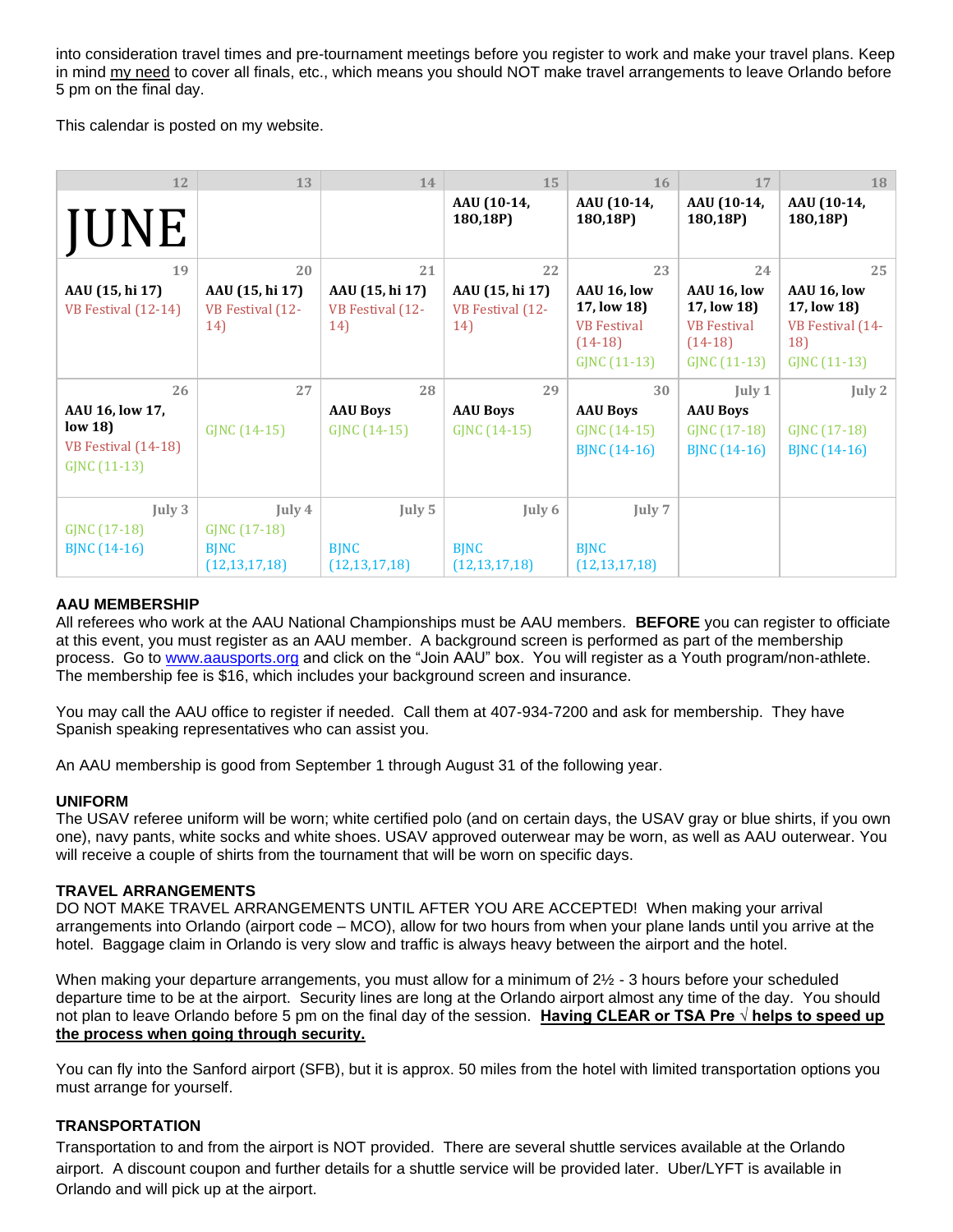A couple of local referees will pick up travelers from the airport and take you to the hotel for a fee of \$20 (cash or Zelle app) on Monday June 13 or Tuesday June 14 ONLY. Text them well in advance to reserve your spot.

Felix Sepulveda – 407-988-8701

Fernando Ortiz – 787-564-3148

Transportation during the tournament between the hotel and playing venues IS provided. A bus service takes referees from the hotel to the convention center and a van service returns you in the evening to the hotel. Uber or Lyft between the convention center and the hotel is generally less than \$10. You can always make your own arrangements if you want to arrive/leave at a time when transportation is not running—and you can probably find another referee to ride with you and share the cost.

#### **HOTEL**

The hotel is the Sheraton Lake Buena Vista Spa and Resort (12205 S Apopka Vineland Rd, Orlando). A shared hotel room (with another referee) will be provided for each working official. Roommate requests will be honored. Each room has a refrigerator in the dresser beneath the TV. Your hotel reservation will start on the day prior to your tournament start date and will end on the final day of the tournament (or the following day).

If you live more than 2 hours from Orlando, you can leave the day following the end of the tournament. If you live less than 2 hours from Orlando, you are expected to leave after you are finished on the finals day.

There could be some alternate hotels used this year. Note on the additional information sheet if you would stay at an alternate hotel.

There could be very limited number of single and family rooms available at the Sheraton this year.

#### **ROOMMATES**

After you are accepted, you will be sent a list of other accepted referees for that session. You can choose a roommate at that time. If do not have a specific request, an appropriate match will be assigned.

#### **\*HOUSING POLICY\***

All requested family rooms will be charged at no less than \$80 per night this year. Family suites are at a slightly higher cost. Payment for family rooms will be deducted from your final pay. At official's check-in, you will receive a document noting the amount that will be deducted from your payment. Referees who brought their spouse in the past must contact me for special instructions. I do not know the exact price yet for additional nights or family rooms.

\*\*All AAU paid for housing will begin on the day prior to your first day of officiating and will end with checkout on the last night of your assigned tournament date. If you live more than 3 hours from Orlando or use airline transportation to get to Orlando, you can stay on the finals night at no charge. If you want to arrive early or stay later, you must make your own housing arrangements. You can either find housing somewhere else in the city or you can request a room at the Sheraton. I will have a link later where you can make additional housing arrangements.

#### **SCOREKEEPING**

You must be proficient at keeping score in order to attend this tournament. If you do not know how to keep score, there is a scoring module posted on aauvolleyball.org (under the Rules tab). I hope you take time to watch this module.

#### **OTHER ITEMS of CONSIDERATION**

If you are interested in attending this tournament, you should be aware that there is extra time and an extreme amount of walking involved. From the time your plane arrives until your luggage arrives can be a minimum of 1/2 hour. The travel time from the airport to the hotel is a minimum of 1/2 hour. Travel from the hotel to the playing site is approximately 20 minutes. And the traffic is bad at almost all times of the day.

At the tournament, you must walk a considerable way from the parking lot or drop off area to the referee lounge or referee office. Then it is another considerable walk from the referee lounge to the championship desk to pick up your scoresheet and then another long walk to your court.

You need to be able to read email everyday. There is important information that is sent out everyday. You need to be able to enter scores on your phone.

#### **LOGISTICS SUMMARY**

- You will be provided with a hotel room shared with another referee for each day that you work.
- Referee pay will be \$35 for National/Jr Nationals and \$32 for all others. (updated 5-10-22)